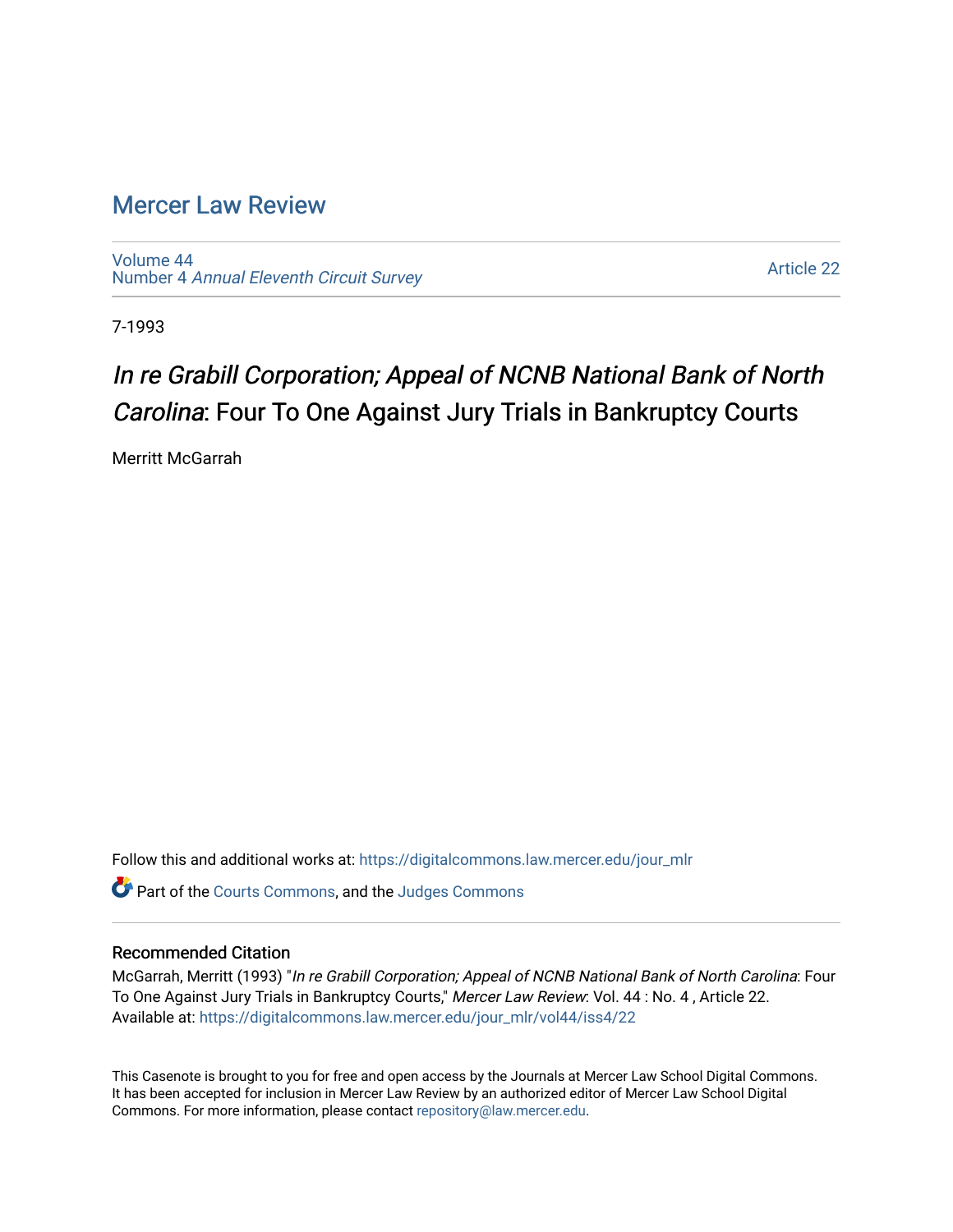## *In re Grabill Corporation; Appeal of NCNB National Bank of North Carolina:* **Four To One Against Jury Trials in Bankruptcy Courts**

#### **I.** INTRODUCTION

In *In re Grabill Corporation; Appeal of NCNB National Bank of North Carolina,'* the Seventh Circuit Court of Appeals joined the majority of the federal circuits in holding that bankruptcy judges do not have the express or implied authority to conduct jury trials.' When the Seventh Amendment grants the right to a jury trial, the district court must conduct the trial.3

#### II. **STATEMENT** OF THE **CASE**

Defendant, **NCNB** National Bank of North Carolina **("NCNB"),** demanded a jury trial on preference and fraudulent transfer actions, that are "core" proceedings under 28 U.S.C. § 157(b)(2)(F).<sup>4</sup> The parties agreed **NCNB** had a right to a jury trial under the Seventh Amendment. **NCNB** petitioned to withdraw the reference to the bankruptcy court on the ground that bankruptcy courts do not have the authority to conduct jury trials. The district court denied the petition based on the conclusion that bankruptcy courts have the authority to conduct **jury** trials.'

(F) proceedings to determine, avoid, or recover preferences.

<sup>1.</sup> **967** F.2d 1152 (7th Cir. **1992).**

*<sup>2.</sup> Id.* at **1158.** *See In re* United Missouri Bank, **901** F.2d 1449 (8th Cir. 1990); In re Kaiser Steel Corp., **911** F.2d **380** (10th Cir. **1990);** *In re* Baker & Getty Fin. Servs., Inc., 954 F.2d 1169 (6th Cir. **1992).**

<sup>3.</sup> **967** F.2d at 1158.

<sup>4.</sup> Section 157(b) states the following:

**<sup>(1)</sup>** Bankruptcy judges may hear and determine all cases under Title 11 and all core proceedings arising under Title 11, or arising in a case under Title 11, referred under subsection (a) of this section, and may enter appropriate orders and judgments, subject to review under section **158** of this title.

<sup>(2)</sup> Core Proceedings include, but are not limited to  $- \ldots$ .

**<sup>28</sup>** U.S.C. § **157(b)(1)** and (2) **(1988).**

<sup>5.</sup> *In re* Grabill Corp., **133** B.R. 621, **626 (1991).**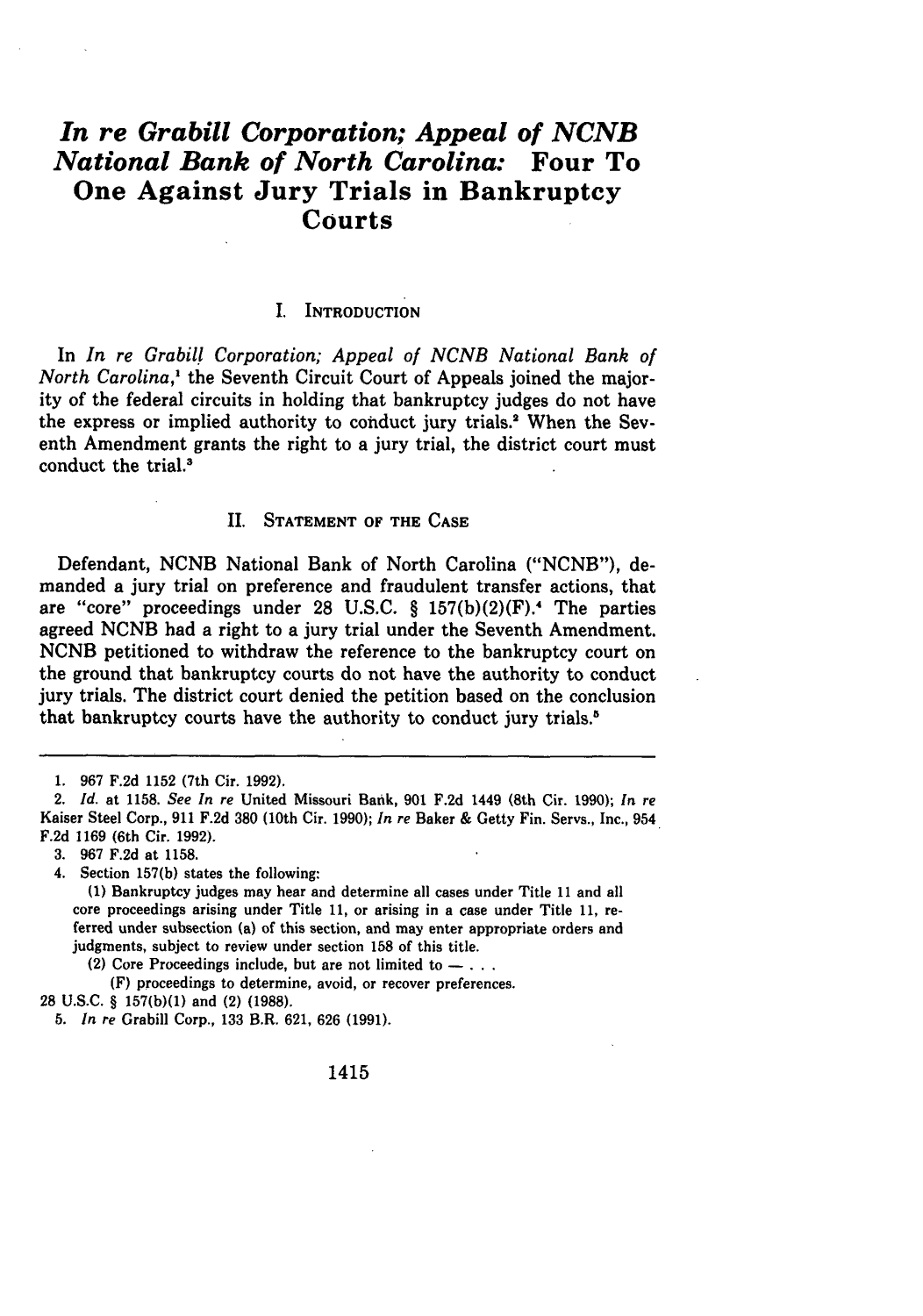The dispute on appeal was whether the bankruptcy court has the statutory authority to conduct a jury trial on claims that involve proceedings normally in the bankruptcy court's jurisdiction and, if so, whether the authority is constitutional.' The Seventh Circuit reversed the district court and remanded the case for a jury trial in the district court on the preferance and fraudulent transfer actions that NCNB made a timely demand.<sup>7</sup>

#### III. THE **SEVENTH CIRCUIT'S** OPINION

In a two to one decision, the Seventh Circuit held that bankruptcy judges do not have the statutory and constitutional authority to conduct jury trials.<sup>8</sup> Writing for the court, Judge Flaum discussed the legal history of the issue of jury trials in bankruptcy courts.9 The court held that the Bankruptcy Amendments and Federal Judgeship Act of 1984 **("BAFJA")** gives no express authority to bankruptcy judges to conduct jury trials.<sup>10</sup> As a result, the court narrowed the issue to "whether such power may be implied" from the statutory language and legislative history.<sup>11</sup>

#### *A. Statutory Language*

The court began its statutory interpretation with the **BAFJA** and the language of **28 U.S.C. §** 1411 which preserves the right for a jury trial in personal injury and wrongful death actions."2 The court also looked to **<sup>28</sup> U.S.C § 157(b)(5)** which requires that district courts hear personal injury cases."8 In analyzing these statutes, the court considered two possible but

*9. Id.* at 1153. *See,* e.g., Elizabeth Gibson, *Jury Trials and Court Proceedings: The Bankruptcy Judge's Uncertain Authority,* 65 AM. **BANKR.** L.J. 143 (Winter 1991); Anthony Michael Sabino, *Jury Trials, Bankruptcy Judges and Article III: A Constitutional Crisis of the Bankruptcy Court,* 21 **SETON HALL** L. REv. 258 (1991); Symposium, *Jury Trials in Bankruptcy Courts,* 65 **AM. BANKR.** L.J. 1 (Dedication Issue 1991).

10. 967 F.2d at 1153. *See* Bankruptcy Amendments and Federal Judgeship Act of 1984, Pub. L. No. 98-353, 98 Stat. **333** (codified in scattered sections in titles 5, **11,** and 28).

11. 967 F.2d at 1153.

12. *Id.* Section 1411 provides the following:

(a) Except as provided in subsection **(b)** of this section, this chapter and title 11 do not affect any right to trial by jury that an individual has under applicable nonbankruptcy law with regard to a personal injury or wrongful death tort claim. **(b)** The district court may order the issues arising under section 303 of title 11 to

be tried without a jury.

28 U.S.C. § 1411 (1988).

**13.** Section 157(b)(5) provides the following:

<sup>6. 967</sup> F.2d at 1152.

<sup>7.</sup> *Id.* at 1158.

**<sup>8.</sup>** *Id.* (Judge Flaum, joined by Judge Coffey, wrote for the court with Judge Posner dissenting.).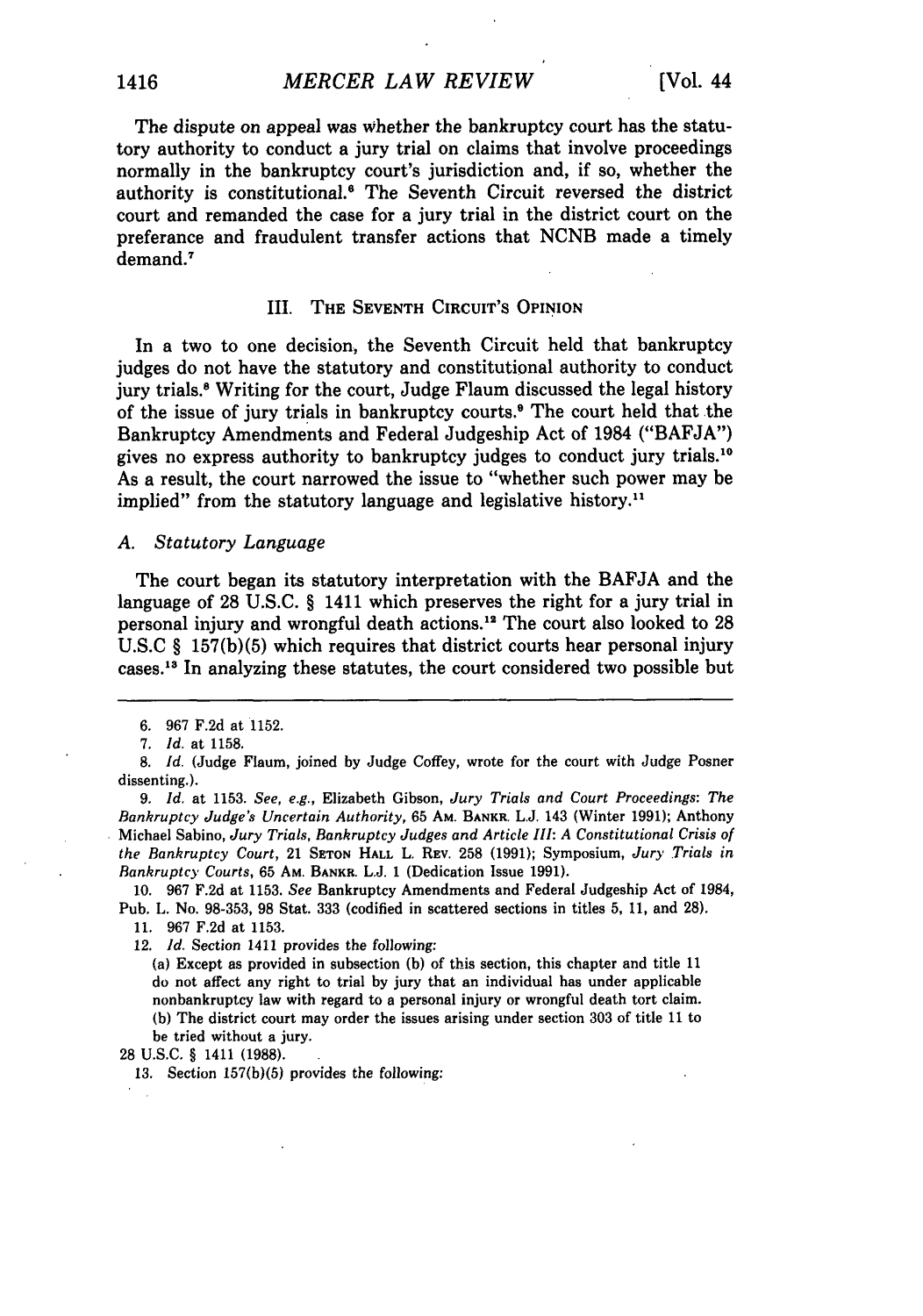contradictory interpretations." The first possible interpretation would hold that in bankruptcy proceedings only personal injury cases have the right to a jury trial, and these trials must be conducted in the district court. The second interpretation would hold that these statutes supported jury trials in bankruptcy but only personal injury cases must be conducted in the district court; other cases involving jury trials remain in bankruptcy court. In *In re Hallahan,"* the Seventh Circuit stated that it preferred "the view that the statute intends to grant jury trials in bankruptcy court only in personal injury and wrongful death actions."<sup>16</sup> The Seventh Circuit maintained its narrow interpretation of jury trial rights under BAFJA sections 1411 and 157.'

The court felt that section  $157(b)(1)$  was too ambiguous to provide a solution to the issue.<sup>18</sup> The provision provides that "bankruptcy judges" may hear and determine all cases under Title 11 and all core proceedings arising under Title 11."<sup>19</sup> This provision is subject to two possible interpretations. The first, the plain language interpretation followed by the Tenth Circuit, is that bankruptcy judges have the power to hear and determine cases.<sup>20</sup> The second interpretation is that section  $157(b)(1)$  grants a broad power over "all core proceedings," with no distinction between jury and nonjury trials.<sup>21</sup>

#### *B. Legislative History*

The legislative history did not resolve the ambiguities of the statutes. The amendments in BAFJA did not specifically endorse the prohibition on the authority of bankruptcy judges to conduct jury trials of the Emer-

The district court shall order that personal injury tort and wrongful death claims shall be tried in the district court in which the bankruptcy case is pending, or in the district court in the district in which the claim arose, as determined by the district court in which the bankruptcy case is pending.

**28 U.S.C.** § 157(b)(5) **(1988).**

14. **967 F.2d** at **1153.**

**15. 936 F.2d** 1496 (7th Cir. **1991).**

**16.** *Id.* at **1507.**

**17. 967 F.2d** at **1153.** The court noted the "realist **view"** that Congress could have inserted the right to a jury trial in personal injury cases as a compromise with personal injury lawyers. *Id.* at **1158** n.3 (citing *In re* Clark, **75** B.R. **337,** 339-40 (Bankr. **N.D.** Ala. **1987)).**

**18.** *Id.* at 1154.

19. 28 U.S.C. § 157(b)(1) (1988).

20. 967 F.2d at 1154 (citing *In re* Kaiser Steel Corp., 911 F.2d 380 (10th Cir. 1990)). The Court of Appeals for the Tenth Circuit limited section **157(b)(1)** to a literal reading. The court stated that if jury trials were present the bankruptcy judge's express power to "determine" cases would be limited. 911 F.2d at 380, 391.

21. 967 F.2d at 1154 (citing Gibson, *Uncertain Authority, supra* note 9, at 157 n.113).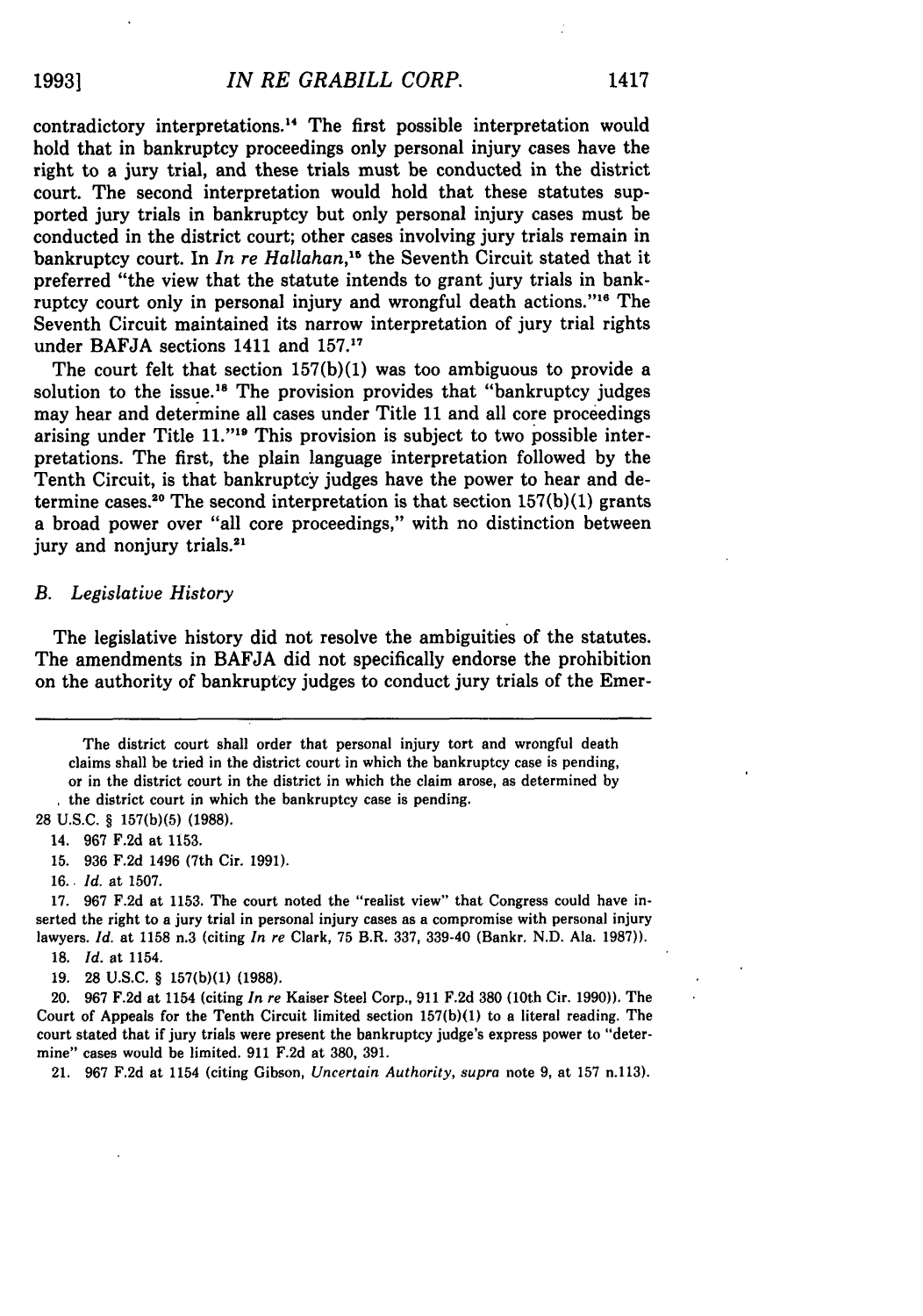gency Rule.<sup>22</sup> The court noted the view of the Eighth Circuit, which reasoned that the 1984 Act endorsed the Emergency Rule and implied that Congress intended the prohibition.<sup>23</sup> The opposing side argued that Congress would have enacted the prohibition if it intended to limit the authority of the bankruptcy judges.<sup>24</sup> Because Congress had expressly provided for jury trials in other circumstances, the court decided that Congress would have expressly provided for jury trials in bankruptcy courts had it intended.2s The court stated that it "would have been easy" for Congress to establish a provision that provides for jury trials if it had desired.

In reading section **157,** the court did not find a conflict with its conclusion that bankruptcy courts do not have the authority to conduct jury trials.<sup>27</sup> The court interpreted section 157 to provide that bankruptcy judges may "hear" the cases of non-core proceedings and "hear and determine" core proceedings. 28 Actions involving preference and fraudulent transfers are considerred core proceedings. The statute does not address the issue of jury trials. The court compared the statutory framework to the Magistrates Act.29 Although the Magistrates Act is similar, whenever a magistrate conducts a jury trial the statute expressly provides for review by the court of appeals.<sup>30</sup> BAFJA does not provide for appeals directly to the court of appeals.'" Section **157(d)** provides that those bankruptcy cases which require a jury trial are to be withdrawn to the district court.<sup>32</sup>

Next, the court addressed the trustee's argument that if a judge needs express authorization to conduct a jury trial, then even district courts

24. *Id.* (citing Gibson, *Uncertain Authority, supra* note **9,** at 158).

25. *Id.* at 1155. *See* 28 U.S.C. §§ 636(a)(3), (c)(1) (1988) (magistrate judges provided with express authority to conduct jury trials).

26. 967 F.2d at 1155.

27. *Id.* at 1156.

**28.** *Id.*

31. 967 F.2d at 1156.

<sup>22.</sup> *Id.* After the Supreme Court found **28** U.S.C. § 241(a) to be unconstitutional in Northern Pipeline Constr. Co. v. Marathon Pipe Line Co., 458 U.S. 50 **(1982),** the Emergency Rule was adopted as a "temporary measure to provide for the orderly administration of bankruptcy cases and proceedings **.... "** 1 COLLIER **ON** BANKRUPTCY 3.01(1) **(b)** (vi) at **3-** 15 (1993). See Emergency Rule reprinted in 1 COLLIER **ON** BANKRUPTCY **3.01(1) (b)** (vi) at 3- 15 to **-19** (1993). The powers of the bankruptcy court were limited **by** the Emergency Rule. The Rule provided a prohibition on jury trials in bankruptcy proceedings and required matters to be held before the district judge. *Id.* at 3-17.

<sup>23. 967</sup> F.2d at 1154 (citing *In re* United Missouri Bank of Kansas City, 902 F.2d 1449 (8th Cir. 1990)).

<sup>29.</sup> **Id.** *See* Magistrates Act, **28** U.S.C. § 636(b)(1)(A) and (B) **(1988).**

<sup>30. 967</sup> F.2d at 1156. See 28 U.S.C. § 636(c)(3) (1988).

<sup>32. 28</sup> U.S.C. § 157(d) (1988).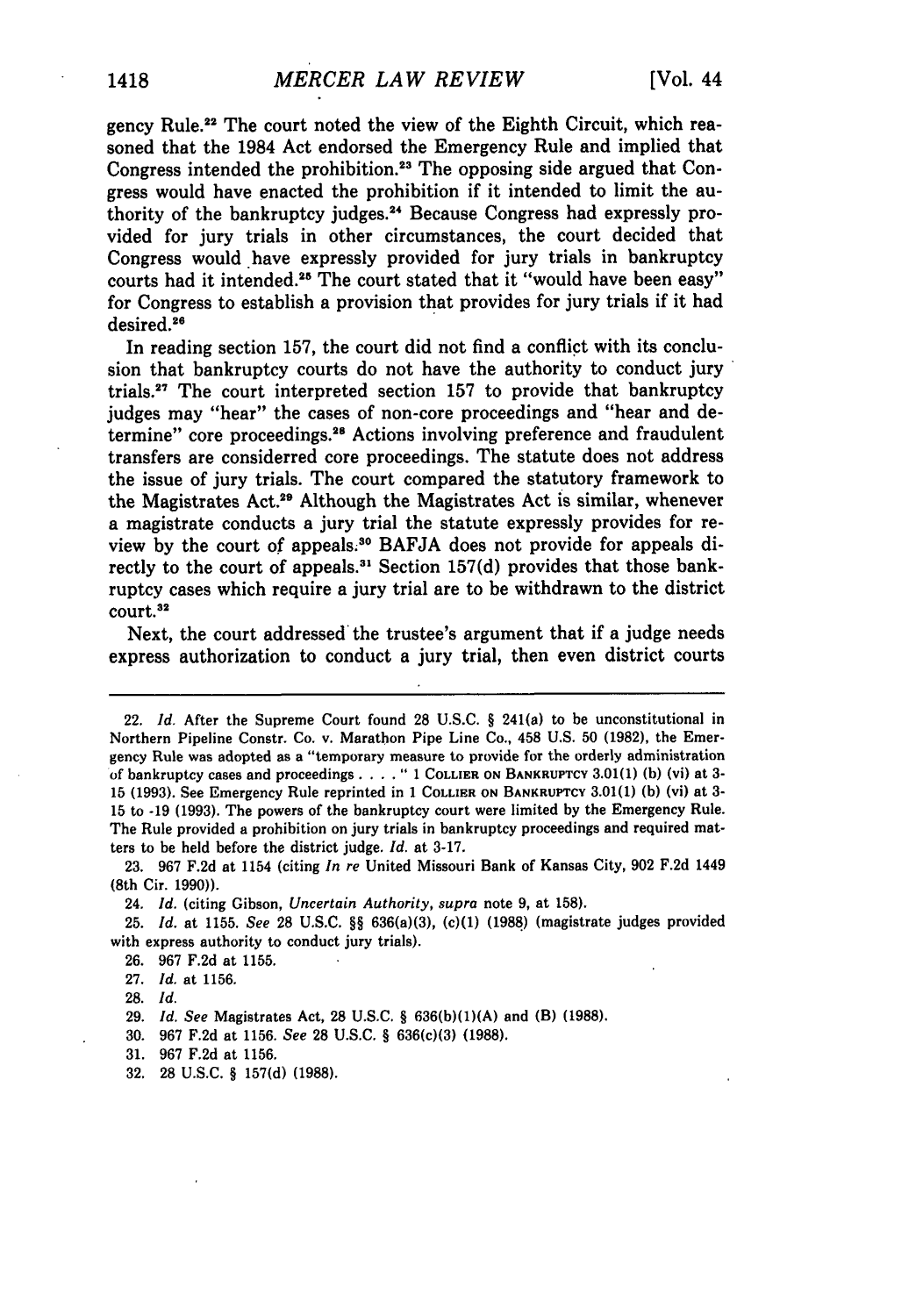could not conduct jury trials.3" The court distinguished the bankruptcy courts from district courts noting that bankruptcy courts derive authority from Congress, while district courts have authority in Article III of the Constitution. 4 Although acknowledging that other non-Article III tribunals that had the authority to conduct jury trials were either given the express authority or were unique courts in the federal scheme,<sup>35</sup> the court concluded that bankruptcy judges are limited to the authority conferred by statute.<sup>36</sup>

The court based its conclusion on the canon of construction that requires a court to interprete a federal statute to avoid raising constitutional issues if a reasonable alternative exists that does not raise such issues.<sup>37</sup> The Seventh Circuit followed the Eighth Circuit and avoided the constitutional issues surrounding the bankruptcy judges' authority **by** finding no statutory authority and not addressing the constitutional problems.<sup>38</sup>

The court addressed the policy arguments of efficiency and strategy raised by appellee.<sup>39</sup> Although efficiency was a basis for the modern bankruptcy courts, the court felt that withdrawing those matters requiring jury trials would not affect the efficiency of the bankruptcy court system.'0 The court feared that the parties would use jury trials as a strategic tool in both the district court and bankruptcy court to avoid certain judges.<sup>41</sup>

In support of not allowing jury trials in bankruptcy courts, the court noted that bankruptcy courts are not equipped to accommodate jury trials.<sup>42</sup> The court stated that "[t]he rapid pace of bankruptcy cases and proceedings do not mesh with jury procedures. '43 Although the court ad-

34. 967 F.2d at 1156.

35. *Id.* at 1156-57. Express authority is given to magistrate judges. *See* 28 U.S.C. § 636(c) **(1988).** The courts of the District of Columbia are established with characteristics of Article **III** courts and are considered "a wholly separate court system designed primarily to concern itself with local law and to serve as a local court system for a large metropolitan area." Palmore v. United States, 411 **U.S.** 389, 408 (1973).

**36.** 967 F.2d at 1156.

**37.** *Id.* at 1157.

38. *Id.* (citing *In re* United Missouri Bank of Kansas City, 901 F.2d 1449 (8th Cir. **1990)).**

**39. Id,**

40. *Id.*

41. *Id.* (citing Douglas Baird, *Jury Trials After Granfinanciera,* 65 **AM.** BANKR. **L.J.** 11 **(1991)).**

42. *Id.* at 1158.

43. **Id,**

**<sup>33.</sup>** 967 F.2d at 1156. *See* Appellee's Brief at 8 and Elizabeth Gibson, *Jury Trials in Bankruptcy: Obeying the Commands of Article III and the Seventh Amendment,* 72 **MINN,** L. REV. 967, 1028 n.289 **(1988).**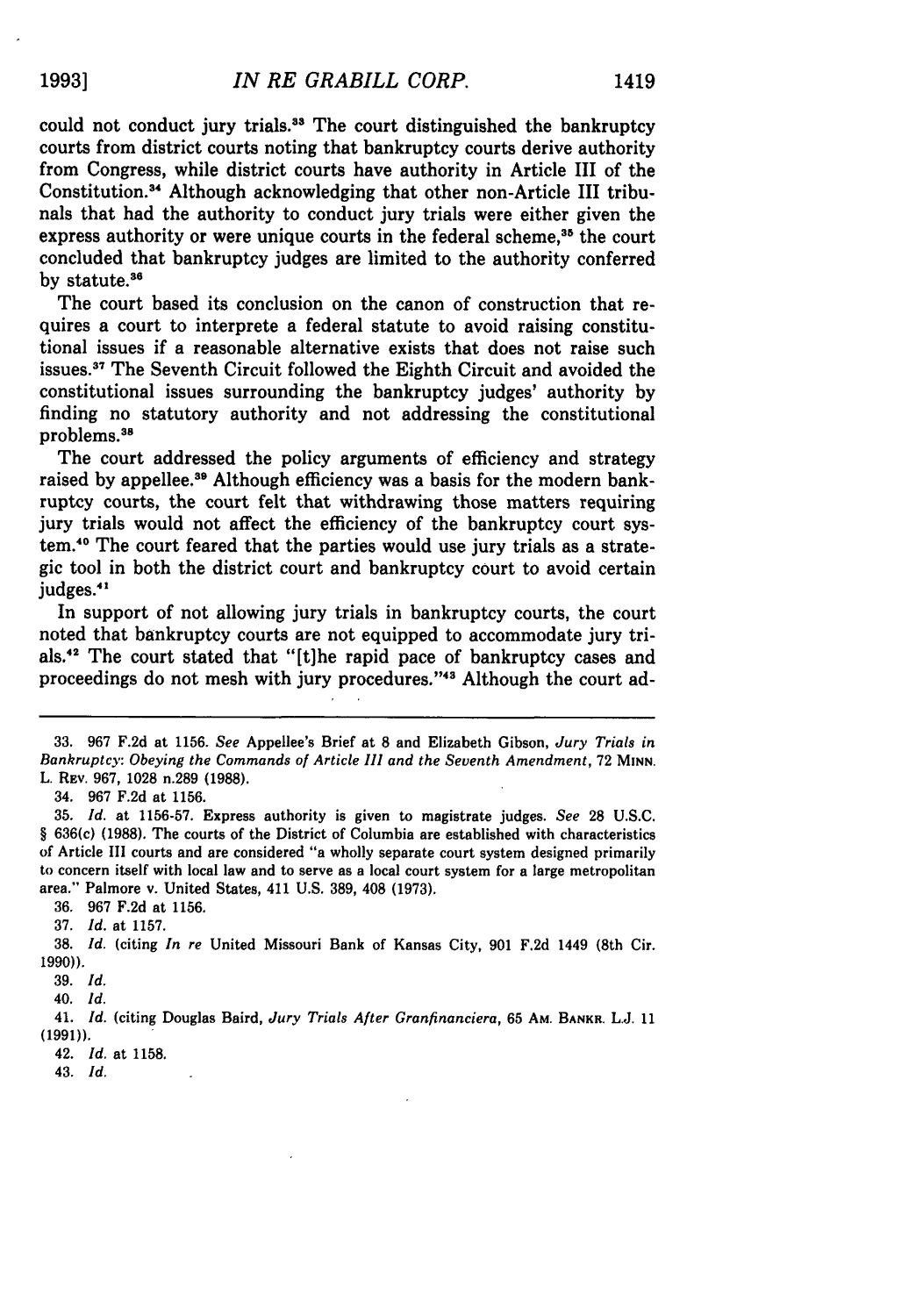mitted that it was uncertain exactly what Congress intended, the purpose of bankruptcy courts required the court to hold that **BAFJA** does not authorize judges to conduct jury trials. <sup>4</sup>

#### *C. The Dissent*

In dissent, Judge Posner argued that what the court was dealing with was a "statutory gap."<sup>45</sup> The judge noted that Congress enlarged the jurisdiction of bankruptcy courts to include proceedings that were later found to be actions at law by the Supreme Court.<sup>46</sup> Judge Posner pointed out that the Supreme Court failed to decide whether bankruptcy courts had the authority to conduct jury trials and Congress never considered the issue.<sup>47</sup> Agreeing with the majority that the statutes and their legislative history provide no aid to interpreting the statute, Judge Posner felt that the decision should be based on "practical considerations."<sup>48</sup>

Judge Posner'considered the advantage of having jury trials in bankruptcy courts as opposed to withdrawing the case to the district court. **"** He felt that by keeping the entire action in one court, time and resources would be saved and any "extraneous considerations" about whether to demand a jury trial would be prevented.<sup>50</sup> Judge Posner criticized the majority's view that the demand for jury trial may be used to avoid a certain judge.<sup>51</sup>

Judge Posner supported his view that bankruptcy judges should conduct jury trials by stating that despite their lack of life tenure, which federal district judges have, they were competent.52 He pointed out that the biggest differences between jury trials and non-jury trials were jury voir dire and jury instructions.<sup>53</sup> He felt that bankruptcy judges could handle the additional responsibilities.<sup>54</sup> Based on his "considerations" and without concern for the constitutional problems, Judge Posner concluded that the court is left to address the issue and that bankruptcy judges should have the authority to conduct the jury trials.<sup>55</sup>

49. *Id.*

**51.** *Id.*

<sup>44.</sup> *Id.*

<sup>45. 967</sup> F.2d at 1159 (Posner, **J.,** dissenting).

<sup>46.</sup> *Id.* (citing Granfinanciera, **S.A.** v. Nordberg, 492 **U.S. 33** (1989)). *See infra* text accompanying notes 62-65.

<sup>47. 967</sup> F.2d at 1159.

<sup>48.</sup> *Id.*

<sup>50.</sup> *Id.*

<sup>52.</sup> *Id.* at 1160.

**<sup>53.</sup>** *Id.*

*<sup>54.</sup> Id.*

**<sup>55.</sup>** *Id.*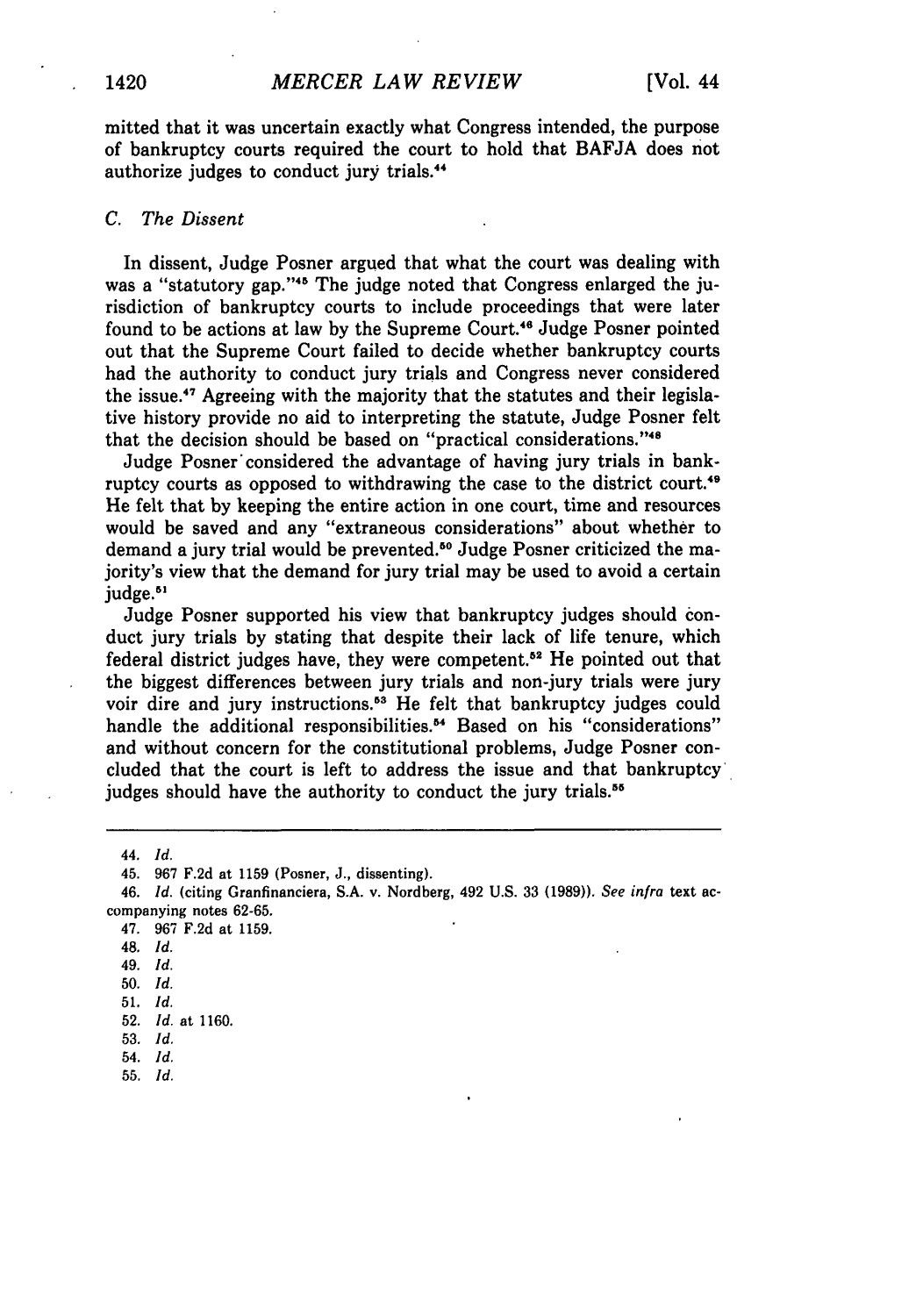#### IV. ANALYSIS

#### *A. Split Among the Circuits: Background*

In 1989, the Supreme Court held in *Granfinanciera v. Nordberg*<sup>66</sup> that the Seventh Amendment of the United States Constitution entitles a person to a jury trial when sued by the trustee in bankruptcy to recover an allegedly fraudulent monetary transfer.<sup>57</sup> Granfinanciera was the first case in which the court recognized a Seventh Amendment right to a jury trial in bankruptcy court proceedings.<sup>58</sup> However, the Supreme Court failed to decide whether bankruptcy courts had the authority to conduct jury trials.<sup>59</sup>

Since *Granfinanciera,* district courts have had to decide whether the bankruptcy court or the district court have the authority to conduct a jury trial. The first court of appeals to address the issue, the Second Circuit, held that bankruptcy judges have that authority.<sup>60</sup> In reading *Granfinanciera,* the Second Circuit held that the Supreme Court did not "foreclose the possibility of jury trials in the bankruptcy court." $a<sup>1</sup>$  The Second Circuit found that bankruptcy judges have both the statutory and constitutional authority to conduct jury trials.<sup>62</sup> The court implied statutory authority from sections 151 and 157(b) of BAFJA.<sup>63</sup> The Second Circuit did not give any weight to the lack of express authority and dismissed the constitutional problems with allowing bankruptcy judges to conduct jury trials as not offending the Seventh Amendment or Article III of the Constitution.<sup>64</sup>

Prior to the Seventh Circuit's decision in *In re Grabill Corp.,* the Sixth, Eighth, and Tenth Circuits held that bankruptcy courts do not have the authority to conduct jury trials giving rise to a significant split in the law. The Eighth Circuit Court of Appeals finding that no statutory authority existed, and reluctant to grant authority absent a statutory mandate, held that bankruptcy judges lack the express or implied authority to conduct

- 63. *Id.*
- 64. *Id.*

<sup>56. 492</sup> U.S. 33 (1989).

<sup>57.</sup> *Id.* at 36.

<sup>58.</sup> *Id.* at 81.

<sup>59.</sup> *Id.* at 49-50.

<sup>60.</sup> *In re* Ben Cooper, Inc., 896 F.2d 1394, 1456 **(2d** Cir.), *cert. granted,* 497 U.S. 1023 (1990), *vacated and remanded,* 498 U.S. 464 (1990), *reinstated,* 924 F.2d 36 **(2d** Cir. 1991), *cert. denied,* 111 **S.** Ct. 2041 (1991).

<sup>61. 967</sup> F.2d at 1401.

<sup>62.</sup> *Id.* at 1402-03.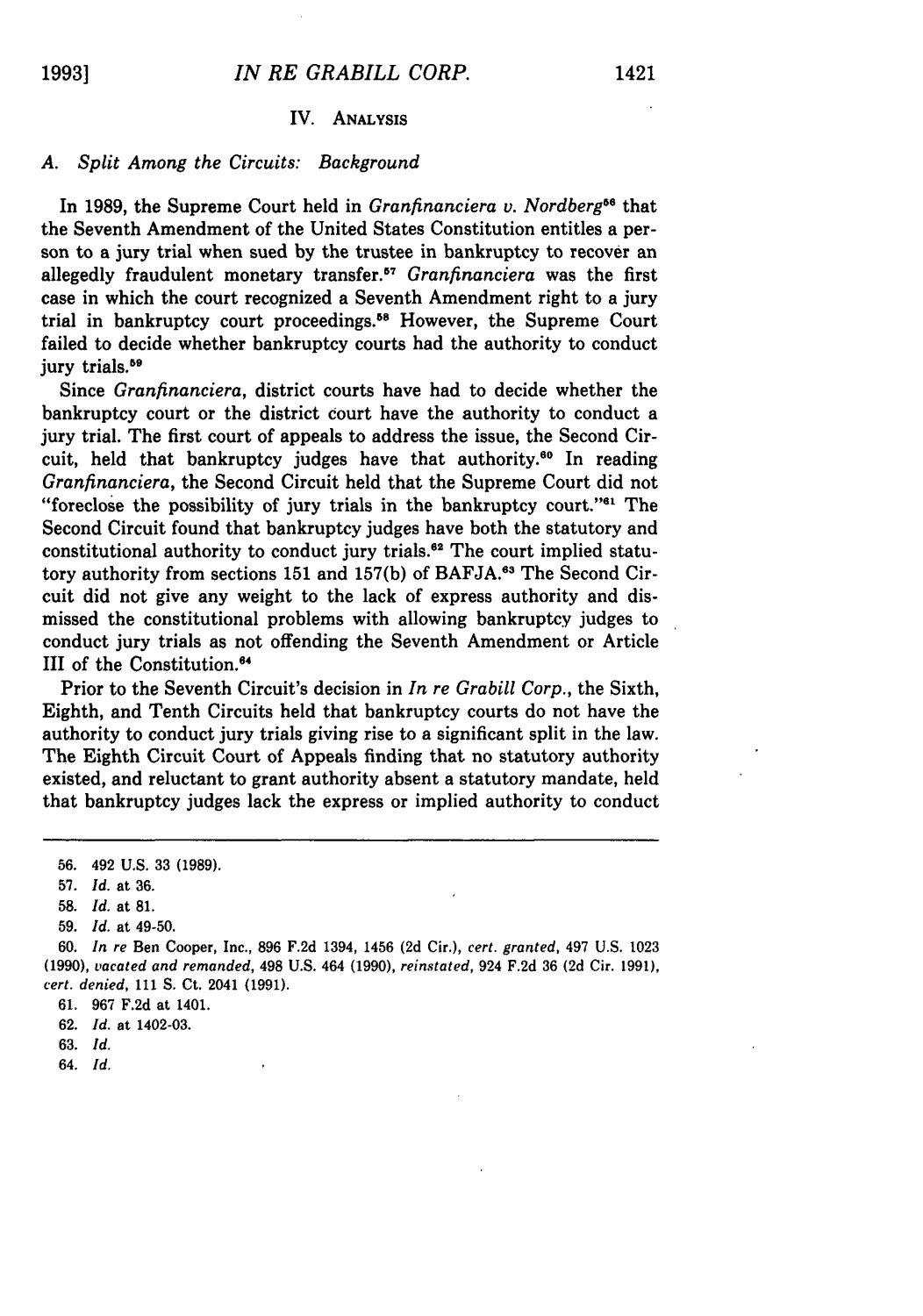jury trials in a preference action.<sup>65</sup> Because the court found no statutory authority, the court did not discuss the constitutional issues. <sup>6</sup>

Faced with the split among the circuits, the Tenth Circuit Court of Appeals adopted the Eighth Circuit's reasoning and found no congressional intent to provide bankruptcy judges with the authority.<sup>67</sup> The Tenth Circuit focused on the statutory reduction of the authority of bankruptcy judges in 1984.68 Contrary to the reasoning of the Second Circuit, the Tenth Circuit held that Congress did not consider the authority of bankruptcy judges over jury trials.<sup>69</sup> The court noted the desirability of granting bankruptcy judges the authority to conduct jury trials but could not "find that power where Congress has not granted it."<sup>70</sup>

The Sixth Circuit followed the Eighth and Tenth Circuits' decisions.<sup>71</sup> The brief opinion of the Sixth Circuit cited three reasons for holding that bankruptcy judges lack the authority **to** conduct jury trials. First, no statutory language authorizes jury trials in bankruptcy courts.72 Second, the court found no Bankruptcy Rule that provided for jury trials." Third, the legislative history reveals no congressional intent to provide bankruptcy judges with the authority.<sup>74</sup>

#### *B. The Opinion*

The court based its decision of whether bankruptcy judges have the authority to conduct jury trials on a "choice between uncertainties."<sup>75</sup> Of the five courts of appeals that have addressed the issue, each searched for some sign of congressional intent to provide judges with that authority. Because no express authorization exists, the statutory text and legislative history must provide implied authorization.<sup>76</sup> Due to the lack of significant evidence supporting implied authority, it is not surprising that the Seventh Circuit joined the majority of the federal courts and held that bankruptcy judges lack the authority to conduct jury trials.<sup>77</sup>

The Seventh Circuit maintains a conservative outlook in evaluating the various statutes and legislative actions. As the dissent stated, the major-

<sup>65.</sup> *In re* United Missouri Bank, 901 F.2d 1449, 1456 (8th Cir. 1990).

<sup>66. 967</sup> F.2d at 1456.

<sup>67.</sup> *In re* Kaiser Steel Corp., 911 F.2d 380, **389** (10th Cir. 1990).

<sup>68.</sup> *Id.* at 390. *See* 1 COLLIER **ON** BANKRUPTCY 3.01(7) (b), at 3-107 to 3-114 (1993).

<sup>69. 911</sup> F.2d at 390-91.

<sup>70.</sup> *Id.* at 392.

<sup>71.</sup> *In re* Baker & Getty Fin. Servs., Inc., 954 F.2d 1169, 1172 (6th Cir. 1992).

<sup>72.</sup> *Id.* at 1173.

<sup>73.</sup> *Id.*

<sup>74.</sup> *Id.*

<sup>75. 967</sup> F.2d at 1158.

<sup>76.</sup> *See supra* text accompanying notes 11-37.

<sup>77. 967</sup> F.2d at **1158.**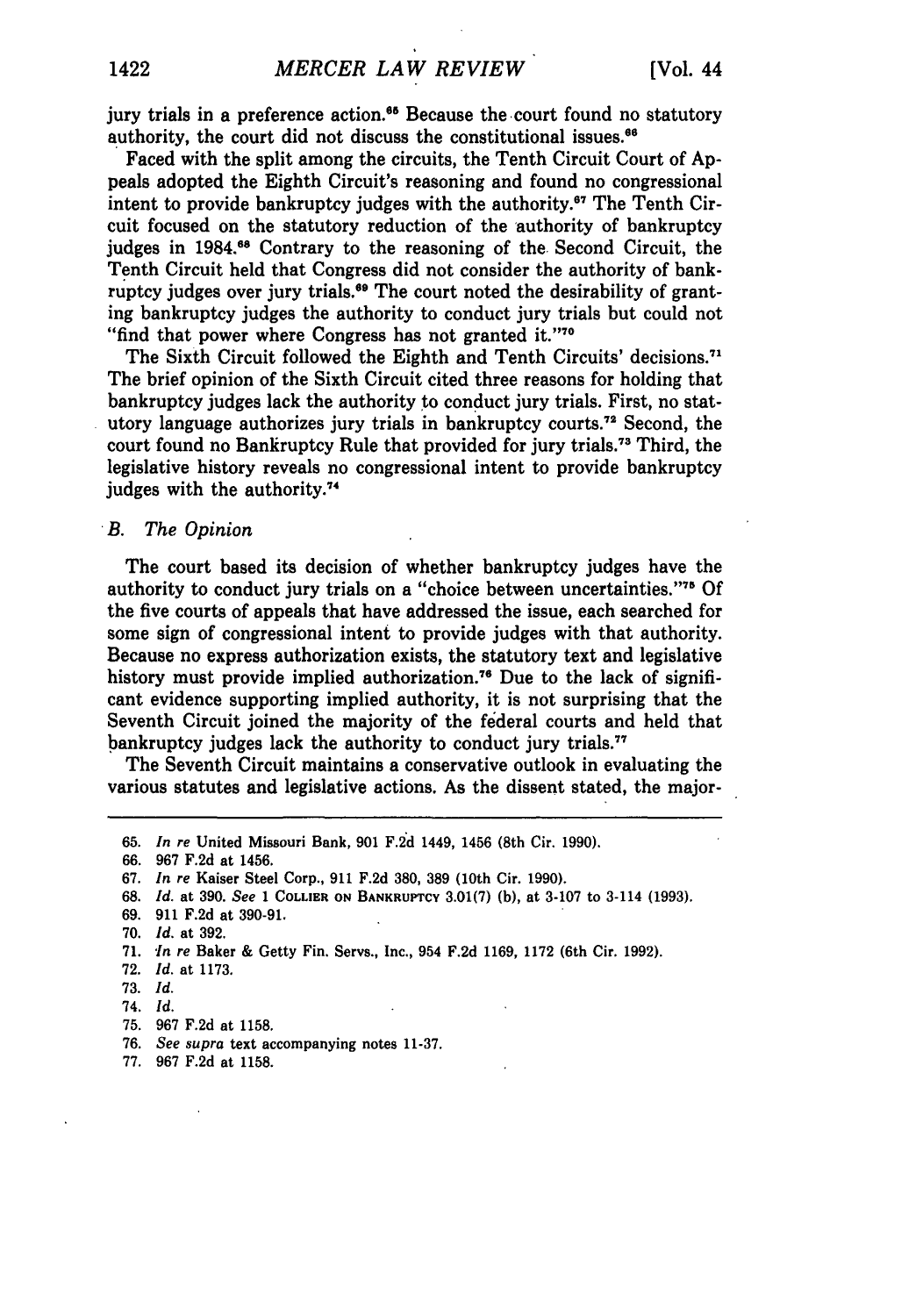ity opinion presented "the parries as well as the thrusts" of the issue.<sup>78</sup> Concerned with overreaching, the Seventh Circuit would not provide authority unless congressional intention was clear.<sup>79</sup>

Of course, the court would have preferred explicit authority from Congress. Based on the court's reasoning, Congress easily could have provided the express authority if it so intended.<sup>80</sup> The problem arises when one realizes that Congress probably never considered the need for jury trials when it passed BAFJA in 1984.<sup>81</sup> Prior to *Granfinanciera*, the Seventh Amendment's right to a jury trial did not include bankruptcy proceedings.<sup>82</sup> Congress did not have to worry about jury trials because they were not an issue.

The majority searched for some indication that Congress intended to provide jury trials in bankruptcy courts. The court correctly refused to imply any authority when the legislative history was so scarce.<sup>83</sup> Due to the developments that occurred after the passage of BAFJA in 1984, the court had difficultly ascertaining what Congress would have intended had it considered the issue. However, looking to similar statutes, the court was able to reach a reasonable conclusion.

Gibson criticizes the court's reliance on the canon of construction that avoids constitutional issues because it postpones the issues for another day."4 By finding that bankruptcy judges lack the statutory authority to conduct jury trials, the courts avoid addressing the constitutionality of that practice.<sup>85</sup> In the aftermath of *Granfinanciera*, Gibson feels that "the authorization of bankruptcy judges to hear and determine and enter final judgement in core proceedings **. . .** raises constitutional concerns." <sup>6</sup>

#### V. **CONCLUSION**

In conclusion, the current state of the law on the issue of jury trials in bankruptcy can be summarized. First, a party is entitled to a jury trial when the requirements of the Seventh Amendment are met: mainly, if the jury right existed at common law in England in the eighteenth century. Second, bankruptcy judges are prohibited from hearing personal injury and wrongful death cases, which only a district court judge may hear under **28 U.S.C.** § **157.** Third, there is a split of authority with respect to

**78.** *Id.* at **1159.**

- **79.** *Id.* at **1158.**
- 80. *Id.* at 1155-56.
- **81.** 911 F.2d at 391.
- 82. 492 **U.S.** at 81.
- **83.** 967 F.2d at 1154.
- 84. Gibson, *Uncertain Authority, supra* note 9, at 162.
- **85.** *Id.*
- 86. *Id.*